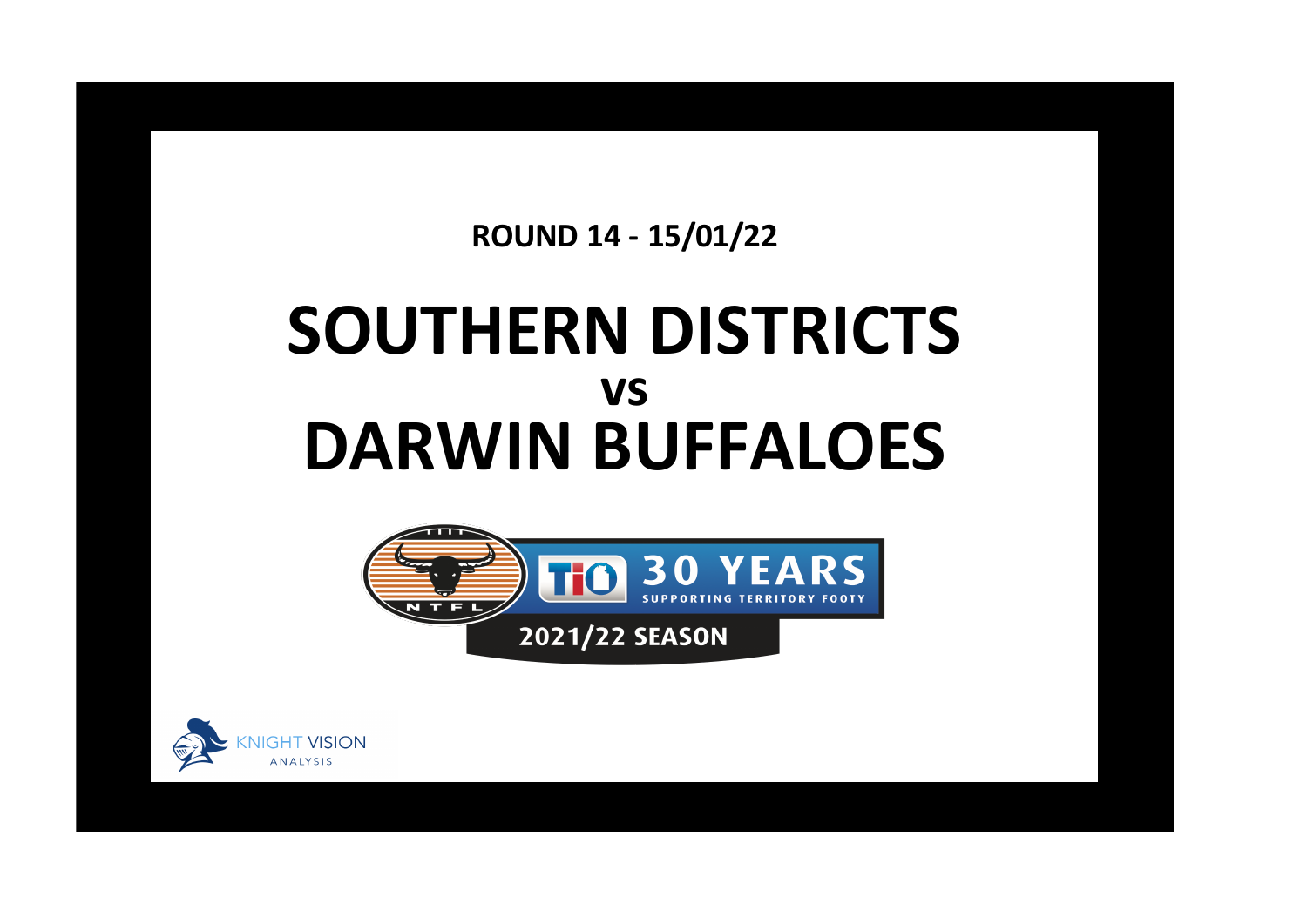| <b>Southern Districts</b> |                |                         |                |              |                          |                         | <b>Darwin Buffaloes</b> |                |                |                         | <b>Differential</b> |                |                |                |              |  |  |
|---------------------------|----------------|-------------------------|----------------|--------------|--------------------------|-------------------------|-------------------------|----------------|----------------|-------------------------|---------------------|----------------|----------------|----------------|--------------|--|--|
| Q1                        | Q <sub>2</sub> | Q <sub>3</sub>          | Q4             | <b>TOTAL</b> |                          | Q1                      | Q <sub>2</sub>          | Q3             | Q <sub>4</sub> | <b>TOTAL</b>            | Q1                  | Q <sub>2</sub> | Q <sub>3</sub> | Q <sub>4</sub> | <b>TOTAL</b> |  |  |
| 36                        | 56             | 41                      | 47             | 180          | <b>Kicks</b>             | 48                      | 34                      | 51             | 58             | 191                     | $-12$               | $+22$          | $-10$          | $-11$          | $-11$        |  |  |
| 30                        | 38             | 27                      | 42             | 137          | <b>Handballs</b>         | 23                      | 24                      | 26             | 16             | 89                      | $+7$                | $+14$          | $+1$           | $+26$          | $+48$        |  |  |
| 66                        | 94             | 68                      | 89             | 317          | <b>Disposals</b>         | 71                      | 58                      | 77             | 74             | 280                     | $-5$                | $+36$          | $-9$           | $+15$          | $+37$        |  |  |
| 1.20                      | 1.47           | 1.52                    | 1.12           | 1.31         | <b>K:H Ratio</b>         | 2.09                    | 1.42                    | 1.96           | 3.63           | 2.15                    | $-0.89$             | $+0.06$        | $-0.44$        | $-2.51$        | $-0.83$      |  |  |
| 67%                       | 68%            | 63%                     | 60%            | 64%          | Kick Eff. %              | 54%                     | 47%                     | 63%            | 69%            | 60%                     | $+13%$              | $+21%$         | $+1%$          | $-9%$          | $+5%$        |  |  |
| 73%                       | 76%            | 74%                     | 79%            | 76%          | <b>Handball Eff. %</b>   | 83%                     | 63%                     | 69%            | 81%            | 73%                     | $-9%$               | $+14%$         | $+5%$          | $-3%$          | $+3%$        |  |  |
| 3                         | 5              | 4                       | 4              | 16           | <b>Clangers</b>          | 3                       | 11                      | 6              | 3              | 23                      | $\mathbf 0$         | $-6$           | $-2$           | $+1$           | $-7$         |  |  |
| 27                        | 47             | 27                      | 32             | 133          | <b>Cont. Poss</b>        | 29                      | 26                      | 27             | 30             | 112                     | $-2$                | $+21$          | $\mathbf{0}$   | $+2$           | $+21$        |  |  |
| 40                        | 48             | 41                      | 56             | 185          | <b>Unc. Poss</b>         | 41                      | 32                      | 50             | 44             | 167                     | $-1$                | $+16$          | $-9$           | $+12$          | $+18$        |  |  |
| 11                        | 18             | 13                      | 18             | 60           | <b>Marks</b>             | 17                      | 11                      | 21             | 25             | 74                      | $-6$                | $+7$           | $-8$           | $-7$           | $-14$        |  |  |
| 10                        | 14             | 12                      | 16             | 52           | <b>Unc. Marks</b>        | 15                      | 11                      | 20             | 24             | 70                      | $-5$                | $+3$           | $-8$           | $-8$           | $-18$        |  |  |
| 1                         | 4              | 1                       | $\mathbf{2}$   | 8            | <b>Cont. Marks</b>       | $\overline{2}$          | $\Omega$                | 1              | 1              | 4                       | $-1$                | $+4$           | $\Omega$       | $+1$           | $+4$         |  |  |
| 1                         | 4              | $\overline{2}$          | $\overline{2}$ | 9            | Int. Marks               | 1                       | 1                       | 2              | 0              | 4                       | $\bf{0}$            | $+3$           | $\mathbf 0$    | $+2$           | $+5$         |  |  |
| 1                         | $\overline{7}$ | 4                       | $\overline{2}$ | 14           | <b>F50 Marks</b>         | $\mathbf{1}$            | $\Omega$                | 3              | 3              | $\overline{\mathbf{z}}$ | $\mathbf{0}$        | $+7$           | $+1$           | $-1$           | $+7$         |  |  |
| 22                        | 26             | 20                      | 31             | 99           | <b>Handball Receives</b> | 17                      | 13                      | 18             | 13             | 61                      | $+5$                | $+13$          | $+2$           | $+18$          | $+38$        |  |  |
| 26                        | 37             | 22                      | 28             | 113          | <b>Groundball Gets</b>   | 23                      | 26                      | 24             | 25             | 98                      | $+3$                | $+11$          | $-2$           | $+3$           | $+15$        |  |  |
| 4                         | $\mathbf{1}$   | $\overline{\mathbf{3}}$ | 1              | 9            | <b>Hitouts</b>           | 13                      | 14                      | 6              | 8              | 41                      | $-9$                | $-13$          | $-3$           | $-7$           | $-32$        |  |  |
| 8                         | 10             | 4                       | 4              | 26           | <b>Clearances</b>        | $\overline{\mathbf{z}}$ | 6                       | 6              | 5              | 24                      | $+1$                | $+4$           | $-2$           | $-1$           | $+2$         |  |  |
| 9                         | 13             | 10                      | 7              | 39           | <b>Tackles</b>           | 11                      | 15                      | 10             | 2              | 38                      | $-2$                | $-2$           | $\Omega$       | $+5$           | $+1$         |  |  |
| 8                         | 7              | 4                       | 8              | 27           | <b>One Percenters</b>    | 5                       | 8                       | 7              | 9              | 29                      | $+3$                | $-1$           | $-3$           | $-1$           | $-2$         |  |  |
| 3                         | 4              | 1                       | 3              | 11           | <b>Spoils</b>            | 3                       | 5                       | $\overline{2}$ | 9              | 19                      | $\mathbf{0}$        | $-1$           | $-1$           | $-6$           | $-8$         |  |  |
| $\overline{2}$            | 9              | 5                       | $\mathbf{2}$   | 18           | <b>Frees For</b>         | 4                       | $\overline{2}$          | 3              | 8              | 17                      | $-2$                | $+7$           | $+2$           | $-6$           | $+1$         |  |  |
| 4                         | $\overline{2}$ | 3                       | 8              | 17           | <b>Frees Against</b>     | $\overline{2}$          | 9                       | 5              | $\overline{2}$ | 18                      | $+2$                | $-7$           | $-2$           | $+6$           | $-1$         |  |  |
| 10                        | 18             | 11                      | 18             | 57           | <b>Inside 50s</b>        | 11                      | 5                       | 9              | 8              | 33                      | $-1$                | $+13$          | $+2$           | $+10$          | $+24$        |  |  |
| 11                        | 4              | 5                       | $\overline{7}$ | 27           | <b>Rebound 50s</b>       | $\overline{7}$          | 9                       | 10             | 15             | 41                      | $+4$                | $-5$           | $-5$           | $-8$           | $-14$        |  |  |
| 40%                       | 67%            | 64%                     | 28%            | 49%          | Score / 150 %            | 45%                     | 20%                     | 67%            | 38%            | 45%                     | $-5%$               | +47%           | $-3%$          | $-10%$         | $+4%$        |  |  |
| $\overline{\mathbf{2}}$   | 8              | 1                       | $\overline{2}$ | 13           | <b>Goals</b>             | $\mathbf 0$             | $\mathbf{1}$            | 3              | $\mathbf 1$    | 5                       | $+2$                | $+7$           | $-2$           | $+1$           | $+8$         |  |  |
| $\overline{2}$            | 4              | 6                       | 3              | 15           | <b>Behinds</b>           | 5                       | $\mathbf{0}$            | 3              | $\overline{2}$ | 10                      | $-3$                | $+4$           | $+3$           | $+1$           | $+5$         |  |  |
| 14                        | 52             | 12                      | 15             | 93           | <b>Score</b>             | 5                       | 6                       | 21             | 8              | 40                      | $+9$                | $+46$          | $-9$           | $+7$           | $+53$        |  |  |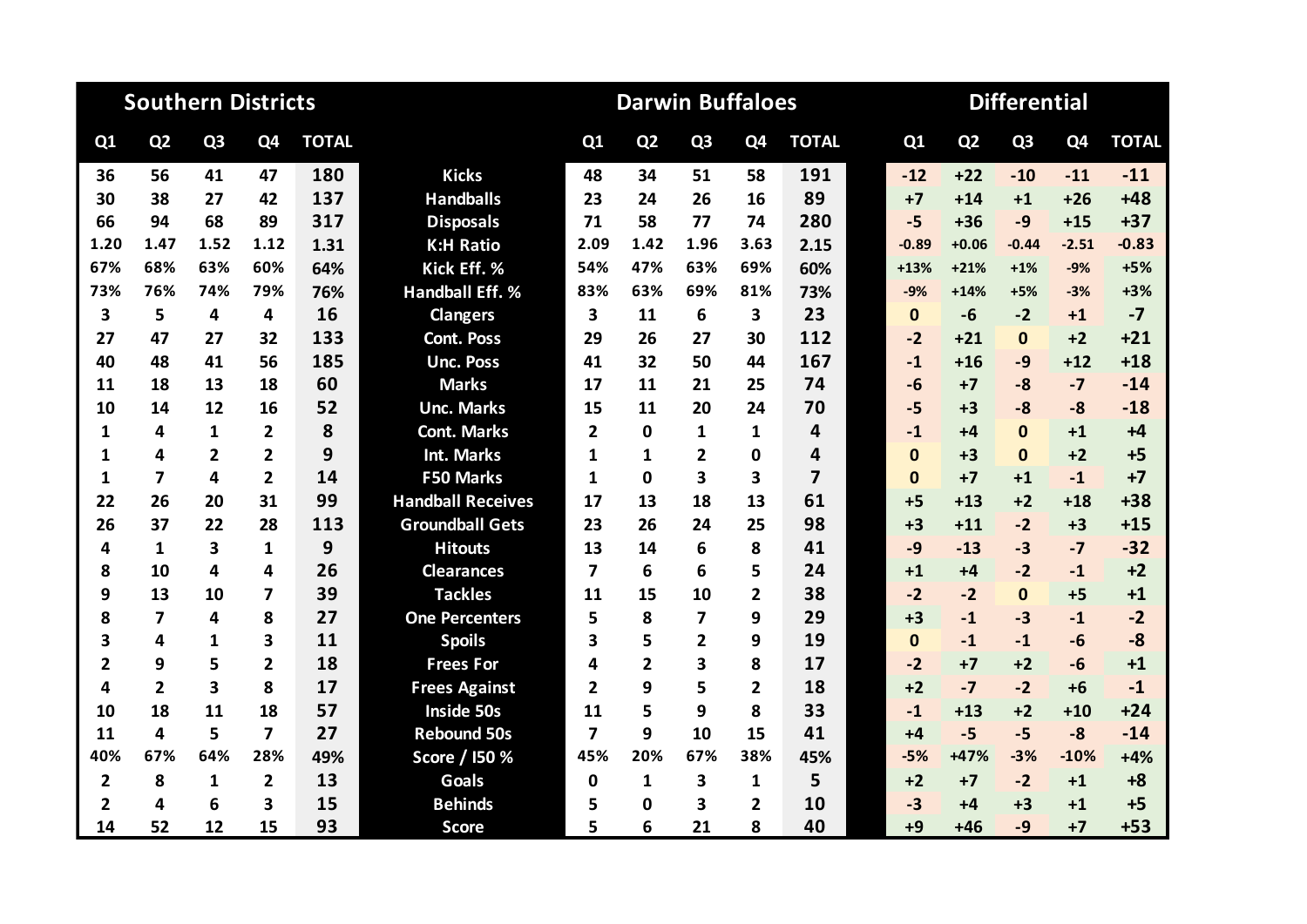| <b>Southern Districts</b> |     |       |       |       |             |                |             |     |       |                |      |      |                |       |       |       |            |          |      |           |              |              |       |              |      |              |               |
|---------------------------|-----|-------|-------|-------|-------------|----------------|-------------|-----|-------|----------------|------|------|----------------|-------|-------|-------|------------|----------|------|-----------|--------------|--------------|-------|--------------|------|--------------|---------------|
| <b>Player</b>             | К   |       | D     |       | KE% HE% CLG |                | CP          | UP  | М     | UM             | CM   |      | IM F50M HR GBG |       |       | но    | <b>CLR</b> | т        | 1%   | <b>SP</b> | FF           | FA           | 150   | <b>R50</b>   | G    | в            | <b>SA</b>     |
| 08 M Bowden               | 24  | 5.    | 29    | 79%   | 80%         | 2              | 7           | 21  | 3     | 1              | 2    | 2    | 0              | 10    | 4     | 0     | 0          | 2        | 3    | 2         | 3            | 0            | 3     | 8            | 0    | $\mathbf{1}$ | $\mathbf{1}$  |
| 29 J Ganley               | 16  | 11    | 27    | 56%   | 73%         | 0              | 12          | 15  | 5     | 5              | 0    | 1    | 1              | 10    | 11    | 0     | 5          | 5        | 0    | 0         | $\mathbf{1}$ | $\mathbf 1$  | 9     | 0            | 2    | 1            | 0             |
| 17 J McQueen              | 9   | 17    | 26    | 56%   | 88%         | 3              | 15          | 11  | 2     | 1              | 1    | 1    | 0              | 9     | 13    | 0     | 5          | 4        | 3    | 1         | 1            | 1            | 3     | 2            | 0    | 0            | 1             |
| 04 D Staunton             | 13  | 11    | 24    | 62%   | 91%         | 0              | 8           | 16  | 6     | 6              | 0    | 0    | 0              | 8     | 8     | 0     | 1          | 5        | 1    | 0         | 1            | 0            | 9     | 1            | 0    | $\mathbf{1}$ | 3             |
| 13 C Gallio               | 7   | 10    | 17    | 57%   | 70%         | $\mathbf{1}$   | 8           | 9   | 1     | 1              | 0    | 0    | 0              | 6     | 7     | 0     | 2          | 2        | 1    | 0         | 1            | $\mathbf{1}$ | 4     | 0            | 0    | 0            | 1             |
| 03 J Ross                 | 13  | 3     | 16    | 54%   | 100%        | 0              | 8           | 8   | 4     | 4              | 0    | 1    | 3              | 4     | 7     | 0     | 0          | 2        | 0    | 0         | 2            | $\mathbf 1$  | 2     | 0            | 3    | 4            | 2             |
| 20 E Maney                | 7   | 9     | 16    | 71%   | 67%         | 1              | 4           | 12  | 2     | $\overline{2}$ | 0    | 0    | 0              | 9     | 4     | 0     | 0          | 1        | 3    | 3         | 0            | 0            |       | 5            | 0    | 1            | 0             |
| <b>32 T Boustead</b>      | 7   | 9     | 16    | 43%   | 56%         | $\mathbf{1}$   | 9           | 7   | 1     | 1              | 0    | 0    | 0              | 4     | 8     | 0     | 3          | 1        | 0    | 0         | 1            | 0            | 4     | 0            | 0    | 0            | 0             |
| 33 J Watts                | 10  | 5     | 15    | 60%   | 80%         | $\mathbf{1}$   | 8           | 7   | 3     | 3              | 0    | 0    | 0              | 3     | 8     | 0     | 2          | 0        | 0    | 0         | 0            | $\mathbf{1}$ |       | $\mathbf{1}$ | 1    | $\Omega$     | 0             |
| 10 L Ogden                | 10  | 4     | 14    | 70%   | 50%         | $\overline{2}$ | 2           | 13  | 5     | 5              | 0    | 0    | 0              | 7     | 1     | 0     | 0          | 1        | 1    | 0         | 1            | 2            | 4     | 0            | 1    | 0            | 1             |
| 25 C Bowden               | 8   | 6     | 14    | 75%   | 83%         | 0              | 4           | 10  | 5     | 5              | 0    | 0    | 1              | 4     | 4     | 0     |            | 1        |      | 1         | 0            | 0            | 3     | 0            |      | 0            | 0             |
| 19 L Williams             | 8   | 5     | 13    | 75%   | 40%         | 0              | 8           | 5   | 6     | 4              | 2    | 0    | 5              | 0     | 4     | 0     | 0          | 0        | 0    | 0         | 3            | 0            | 0     | 0            | 3    | 2            | 5             |
| 07 B Rusca                | 6   | 6     | 12    |       | 83% 100%    |                | 4           | 8   | 1     | 1              | 0    | 0    | 0              | 5     | 4     | 0     | 0          | 3        |      | 0         | 0            | 3            |       | 0            | 0    | 0            | 0             |
| 24 L Delahey              | 6   | 6     | 12    | 50%   | 83%         | 1              | 4           | 8   |       | 0              |      | 1    | 0              | 6     | 3     | 0     | 0          | 1        | 3    | 1         | 1            | 0            | 3     | 1            | 0    | 0            | 0             |
| 15 M Pemberton            | 5   | 5     | 10    | 60%   | 80%         | 0              | 5           | 5   | 2     | 2              | 0    |      | 0              |       | 4     | 0     | 0          |          |      | 0         |              | 1            | O     |              | 0    | 0            | 0             |
| 23 F Driscoll             | 7   | 3     | 10    | 86%   | 100%        |                | 5           | 6   | 3     | 2              | 1    | 2    | 0              | 2     | 3     | 0     |            | 3        | 5    | 3         |              | 3            |       | 6            | 0    | 0            | 0<br>ononono. |
| 28 J Elder                | 4   | 6     | 10    | 50%   | 67%         | 1              | 4           | 6   | 3     | 3              | 0    | 0    | 0              | 2     | 4     | 0     |            | $\Omega$ |      | 0         | 0            | 1            | 2     | 1            | 0    | 0            | 1             |
| 09 K Jones                | 3   | 5     | 8     | 100%  | 80%         | 0              | 4           | 4   | 2     | 2              | 0    | 0    | 0              | 2     | 4     |       |            |          | 0    | 0         | 0            | 0            |       | 1            | 0    | 0            | 1             |
| 35 P Gallow               | 4   | 4     | 8     | 50%   | 50%         | 0              | 3           | 5   | 1     |                | 0    | 0    | 1              | 3     | 3     | 5     | 2          | 2        | 0    | 0         | 0            | 0            | 2     | 0            |      | 0            | 0             |
| 36 Z Zdybel               | 6   | 2     | 8     |       | 33% 100%    | 0              | 4           | 4   | 2     | 1              | 1    | 0    | 1              | 1     | 3     | 3     | 0          | 1        | 0    | 0         | 0            | 0            | 1     | 0            | 0    | 2            | 1             |
| 26 W Rowlands             | 4   | 3     | 7     | 75%   | 33%         | 1              | 5           | 2   | 1     | 1              | 0    | 0    | 1              | 1     | 4     | 0     |            | 1        | 2    | 0         |              | 0            | 3     | 0            | 0    | 0            | 1             |
| 01 L Smith                | 3   | 2     | 5     |       | 67% 100%    | 0              | 2           | 3   | 1     | 1              | 0    | 0    | 1              | 2     | 2     | 0     | 1          | 1        | 0    | 0         | 0            | 2            | 0     | 0            | 1    | 1            | 0             |
|                           |     |       |       |       |             |                |             |     |       |                |      |      |                |       |       |       |            |          |      |           |              |              |       |              |      |              |               |
| <b>SDFC</b>               | 180 | 137   | 317   |       | 64% 76%     | 16             | 133         | 185 | 60    | 52             | 8    | 9    | 14             | 99    | 113   | 9     | 26         | 39       | 27   | 11        | 18           | 17           | 57    | 27           | 13   | 15           | 18            |
| <b>DBFC</b>               | 191 | 89    | 280   |       | 60% 73%     | 23             | 112 167     |     | 74    | 70             | 4    | 4    | 7              | 61    | 98    | 41    | 24         | 38       | 29   | 19        | 17           | 18           | 33    | 41           | 5    | 10           | 9             |
| <b>Differential</b>       | -11 | $+48$ | $+37$ | $+5%$ | $+3%$       | -7             | $+21$ $+18$ |     | $-14$ | $-18$          | $+4$ | $+5$ | $+7$           | $+38$ | $+15$ | $-32$ | $+2$       | $+1$     | $-2$ | -8        | $+1$         | $-1$         | $+24$ | $-14$        | $+8$ | $+5$         | $+9$          |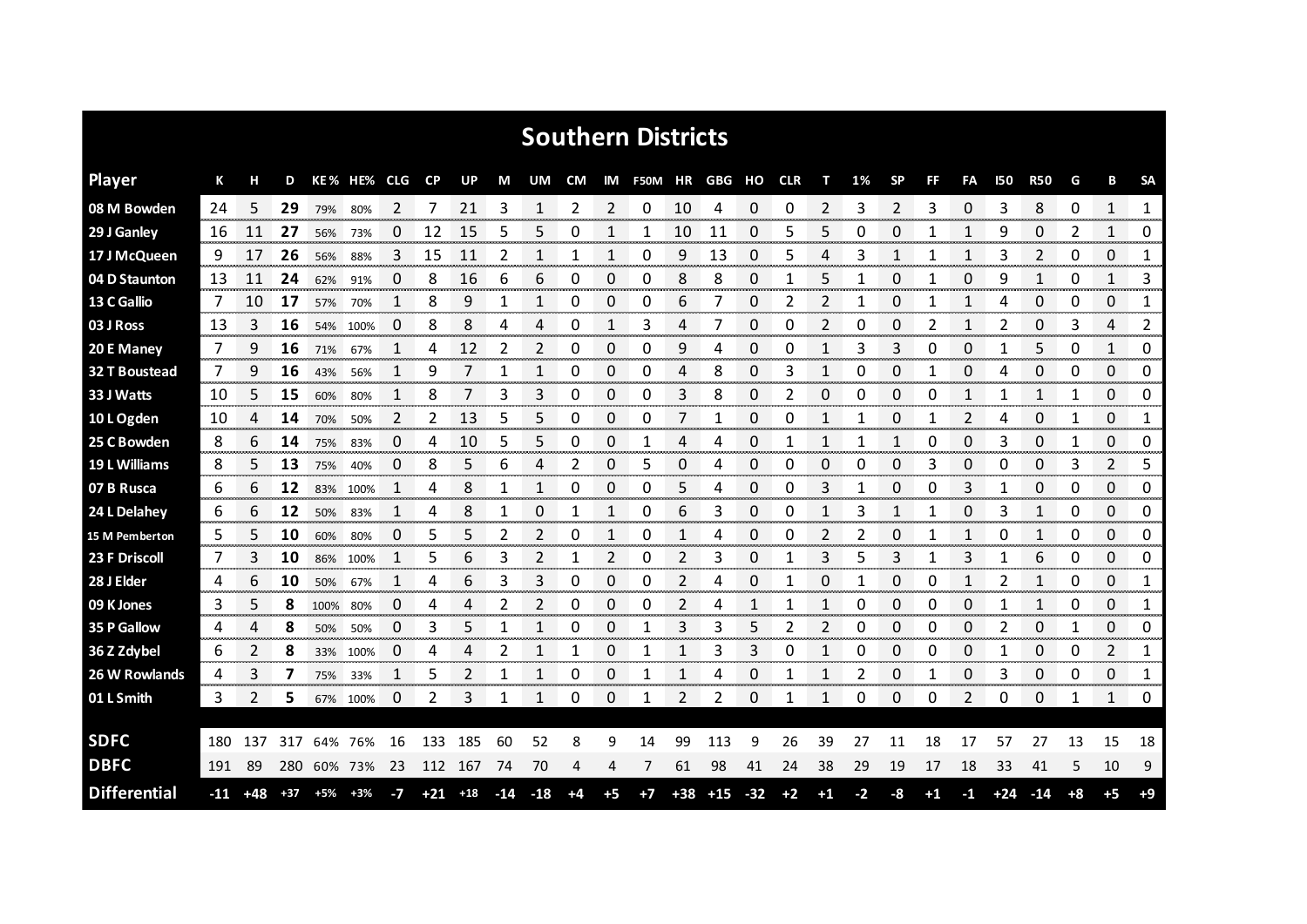| <b>Darwin Buffaloes</b> |       |       |       |           |             |      |           |         |             |    |      |    |                |       |       |       |            |      |      |           |      |                |       |            |    |                |                |
|-------------------------|-------|-------|-------|-----------|-------------|------|-----------|---------|-------------|----|------|----|----------------|-------|-------|-------|------------|------|------|-----------|------|----------------|-------|------------|----|----------------|----------------|
| <b>Player</b>           | К     |       | D     |           | KE% HE% CLG |      | <b>CP</b> | UP      | М           | UM | CM   |    | IM F50M HR GBG |       |       | но    | <b>CLR</b> | т    | 1%   | <b>SP</b> | FF   | FA             | 150   | <b>R50</b> | G  | В              | <b>SA</b>      |
| 14 G Lok                | 20    |       | 27    | 55%       | 57%         | 1    | 11        | 16      | 8           | 8  | 0    | 1  | 0              | 7     | 10    | 0     | 3          | 4    | 2    | 0         | 2    | 1              | 3     | 7          | 0  | $\mathbf{1}$   | 0              |
| 12 K Maroney            | 11    | 11    | 22    | 82%       | 64%         | 2    | 9         | 13      | 7           | 7  | 0    | 0  | 0              | 4     | 9     | 0     | 0          | 3    |      | 6         | 1    | 1              | 0     | 4          | 0  | 0              | 0              |
| 06 J Stokes             | 13    | 8     | 21    | 69%       | 88%         | 0    | 10        | 11      | 4           | 4  | 0    | 0  | 0              | 5     | 7     | 0     | 4          | 3    | 1    | 1         | 4    | 1              | 6     | 2          | 1  | $\mathbf{1}$   | $\overline{2}$ |
| 25 B Archard            | 11    | 8     | 19    | 55%       | 63%         | 3    | 12        | 6       | 6           | 4  | 2    | 0  | 0              | 2     | 10    | 41    | 5          | 2    | 3    | 3         | 1    | 0              | 3     | 2          | 0  | 0              | 1              |
| 18 J Vrodos             | 14    | 4     | 18    | 57%       | 50%         | 1    | 9         | 9       | 4           | 4  | 0    | 0  | 0              | 3     | 9     | 0     | 5          | 5    | 1    | 0         | 0    | $\mathbf{1}$   | 5     | 0          | 0  | 0              | 0              |
| 10 B Stokes             | 11    | 5     | 16    | 82%       | 100%        | 0    | 7         | 9       | 5           | 4  | 1    | 1  | 0              | 4     | 5.    | 0     | 1          | 5    | 2    | 1         | 1    | 1              | 0     | 5          | 0  | 0              | 0              |
| <b>15 L McDonald</b>    | 9     | 5     | 14    | 78%       | 60%         | 1    | 7         | 6       | 2           | 2  | 0    | 0  | 0              | 3     | 7     | 0     |            | 2    | 2    | 1         | 1    | 3              | 0     | 3          | 0  | 0              | 0              |
| 20 H Brown              | 11    | 2     | 13    | 73%       | 100%        | 0    | 6         | 7       | 3           | 3  | 0    | 1  | 0              | 4     | 5     | 0     | 0          | 1    | 3    | 3         | 1    | 1              | 1     | 4          | 0  | $\Omega$       | 0              |
| 19 B Foster             | 10    | 2     | 12    |           | 30% 100%    |      | 5         |         | 5           | 5  | 0    | 0  | 3              | 0     | 4     | 0     | 0          | 1    | 0    | 0         | 1    | $\overline{2}$ | 2     | 0          | 1  | $\overline{2}$ | 1              |
| 22 K Kossack            | 8     | 4     | 12    | 63%       | 75%         | 1    | 3         | 9       | 4           | 4  | 0    | 0  | 0              | 3     | 2     | 0     | 0          | 0    | 2    | 1         | 1    | 0              | 0     | 3          | 0  | 0              | 0              |
| 35 A James              | 8     | 4     | 12    | 13%       | 100%        | 3    | 7         | 5       | 4           | 3  |      | 0  | 1              | 2     | 6     | 0     | 0          | 1    | 0    | 0         | 0    | 1              | 5     | 0          |    | 2              | 0              |
| 02 L Roberts            | 6     | 5     | 11    | 50%       | 80%         | 1    | 7         | 4       | 1           | 1  | 0    | 0  | 0              | 2     | 7     | 0     | 2          | 3    |      |           | 0    | 0              | 3     | 0          | 1  | 0              | 1              |
| 13 Jackson Clark        | 6     | 5     | 11    |           | 67% 100%    | 2    | 2         | 9       | 3           | 3  | 0    | 0  | 0              | 4     | 2     | 0     | 0          | 0    | 0    | 0         | 0    | 0              | 0     | 2          | 0  | 0              | 0              |
| 09 A Stokes             | 7     | 3     | 10    | 43%       | 67%         | 1    | 4         | 6       | 3           | 3  | 0    | 0  | 1              | 2     | 3     | 0     |            | 4    |      | 0         |      | 0              | 4     | 0          | 0  | 1              | 1              |
| 07 N Cooper             | 6     | 3     | 9     | 50%       | 33%         | 0    | 4         | 6       | 3           | 3  | 0    | 0  | 2              |       | 3     | 0     | 0          | 0    |      | 0         | 3    | 2              |       |            | 0  |                | 2              |
| 23 P Campbell           | 7     |       | 9     | 43%       | 50%         |      | 3         | 6       |             | 1  | 0    | 0  | 0              | 4     | 3     | 0     |            |      | 0    | 0         | O    |                | O     | 2<br>mmmm  | 0  | mmmmm          | 0<br>anananan  |
| 24 J Davern             | 5     | 2     | 7     | 60%       | 50%         | 1    | 0         |         | 3           | 3  | 0    | 0  | 0              | 4     | 0     | 0     | 0          |      | 0    | 0         | 0    | 0              | 0     | 2          | 0  | 0              | 0              |
| 30 N Fisher             | 7     | 0     | 7     |           | 14% #####   | 2    | 0         |         | 4           | 4  | 0    | 0  | 0              | 3     | 0     | 0     | 0          |      |      | 0         | Ω    | 1              | 0     | 1          | 0  | 0              | 0              |
| 37 T Raymond            | 2     | 4     | 6     | 50%       | 100%        |      | 2         | 4       |             |    | 0    | 0  | 0              | 0     | 2     | 0     |            | 0    | 0    | 0         | 0    | 0              | 0     | 0          |    | 0              | 1              |
| 05 C Abala              | 0     | 5     | 5     | ##### 60% |             | 0    | 3         |         |             | 1  | 0    | 1  | 0              | 1     | 3     | 0     | 0          | 0    | 0    | 0         | 0    | 0              | 0     | 0          | 0  | 0              | 0              |
| 29 K Williams           | 4     | 0     | 4     |           | 50% #####   |      | 1         | 3       |             | 1  | 0    | 0  | 0              | 2     |       | 0     | 0          | 0    | 2    | 2         | 0    | 2              | 0     | 3          | 0  | 0              | 0              |
| 04 S Ahmat              | 2     | 0     | 2     |           | 100% #####  | 0    | 0         |         | 1           | 1  | 0    | 0  | 0              | 1     | 0     | 0     | 0          | 1    | 0    | 0         | 0    | 0              | 0     | 0          | 0  | 0              | 0              |
|                         |       |       |       |           |             |      |           |         |             |    |      |    |                |       |       |       |            |      |      |           |      |                |       |            |    |                |                |
| <b>DBFC</b>             | 191   | 89    | 280   |           | 60% 73%     | 23   | 112       | 167     | 74          | 70 | 4    | 4  | 7              | 61    | 98    | 41    | 24         | 38   | 29   | 19        | 17   | 18             | 33    | 41         | 5  | 10             | 9              |
| <b>SDFC</b>             | 180   | 137   | 317   |           | 64% 76%     | 16   |           | 133 185 | 60          | 52 | 8    | 9  | 14             | 99    | 113   | 9     | 26         | 39   | 27   | 11        | 18   | 17             | 57    | 27         | 13 | 15             | 18             |
| <b>Differential</b>     | $+11$ | $-48$ | $-37$ | -5%       | 3%          | $+7$ | $-21$     | $-18$   | $+14$ $+18$ |    | $-4$ | -5 | $-7$           | $-38$ | $-15$ | $+32$ | $-2$       | $-1$ | $+2$ | $+8$      | $-1$ | $+1$           | $-24$ | $+14$      | -8 | -5             | -9             |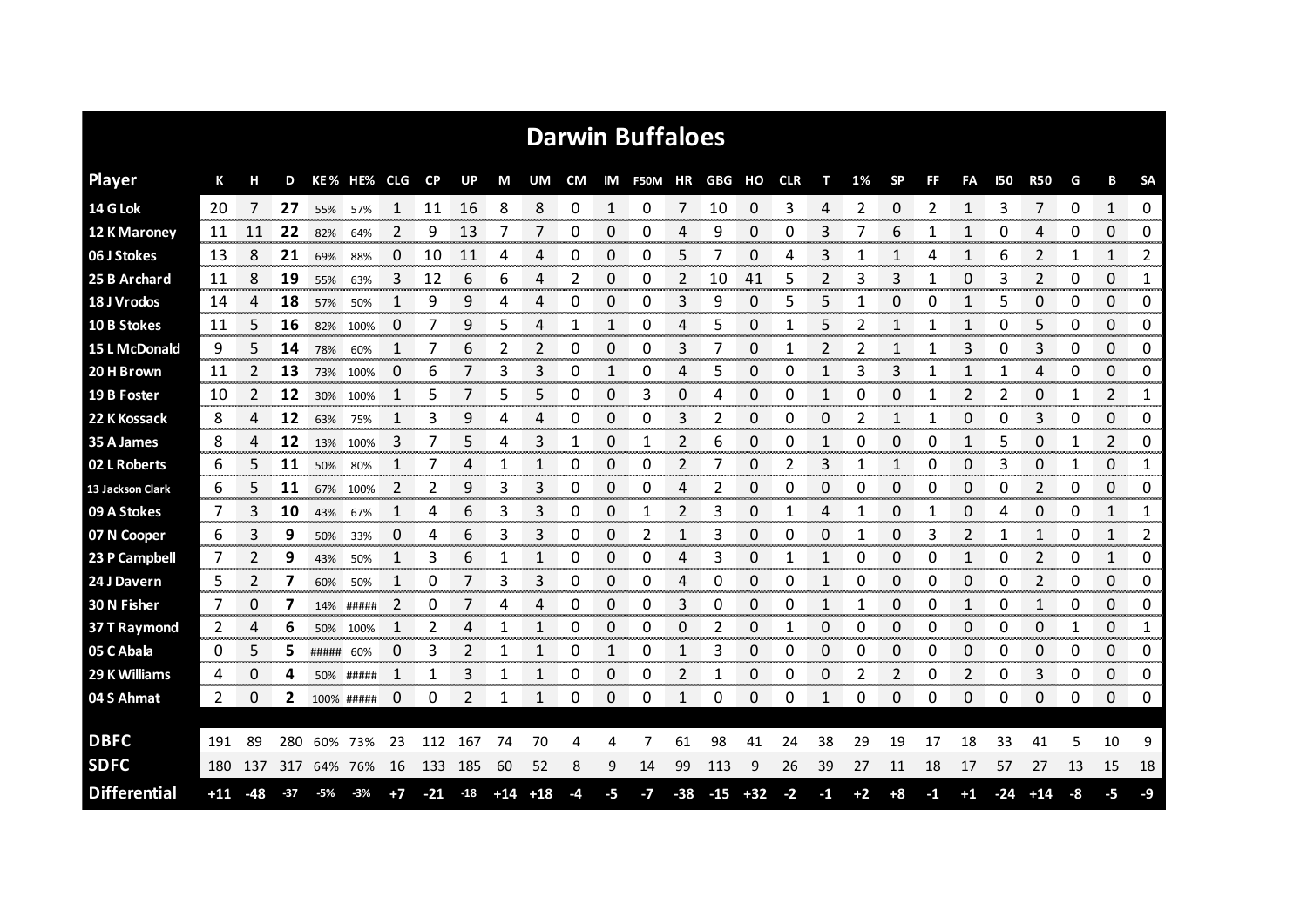|                        | <b>Score Sources</b> |             |  |  |  |  |  |  |  |  |  |
|------------------------|----------------------|-------------|--|--|--|--|--|--|--|--|--|
|                        | <b>SDFC</b>          | <b>DBFC</b> |  |  |  |  |  |  |  |  |  |
| <b>Turnover</b>        | 6.12.48              | 3.4.22      |  |  |  |  |  |  |  |  |  |
| <b>Stoppage</b>        | 5.2.32               | 1.5.11      |  |  |  |  |  |  |  |  |  |
| <b>Kick In</b>         | 2.1.13               | 1.1.7       |  |  |  |  |  |  |  |  |  |
| <b>TOTAL</b>           | 13.15.93             | 5.10.40     |  |  |  |  |  |  |  |  |  |
|                        | Defensive 50         |             |  |  |  |  |  |  |  |  |  |
| <b>Turnover</b>        | 1.0.6                | 0.2.2       |  |  |  |  |  |  |  |  |  |
| <b>Stoppage</b>        | 0.0.0                | 0.0.0       |  |  |  |  |  |  |  |  |  |
| <b>Kick In</b>         | 2.1.13               | 1.1.7       |  |  |  |  |  |  |  |  |  |
| <b>TOTAL</b>           | 3.1.19               | 1.3.9       |  |  |  |  |  |  |  |  |  |
|                        | <b>Midfield</b>      |             |  |  |  |  |  |  |  |  |  |
| <b>Turnover</b>        | 4.9.33               | 2.1.13      |  |  |  |  |  |  |  |  |  |
| <b>Centre Bounce</b>   | 3.1.19               | 1.1.7       |  |  |  |  |  |  |  |  |  |
| <b>B/ARC Stoppages</b> | 1.1.7                | 0.1.1       |  |  |  |  |  |  |  |  |  |
| <b>TOTAL</b>           | 8.11.59              | 3.3.21      |  |  |  |  |  |  |  |  |  |
|                        | <b>Forward 50</b>    |             |  |  |  |  |  |  |  |  |  |
| <b>Turnover</b>        | 1.3.9                | 1.1.7       |  |  |  |  |  |  |  |  |  |
| <b>Stoppage</b>        | 1.0.6                | 0.3.3       |  |  |  |  |  |  |  |  |  |
| <b>TOTAL</b>           | 2.3.15               | 1.4.10      |  |  |  |  |  |  |  |  |  |